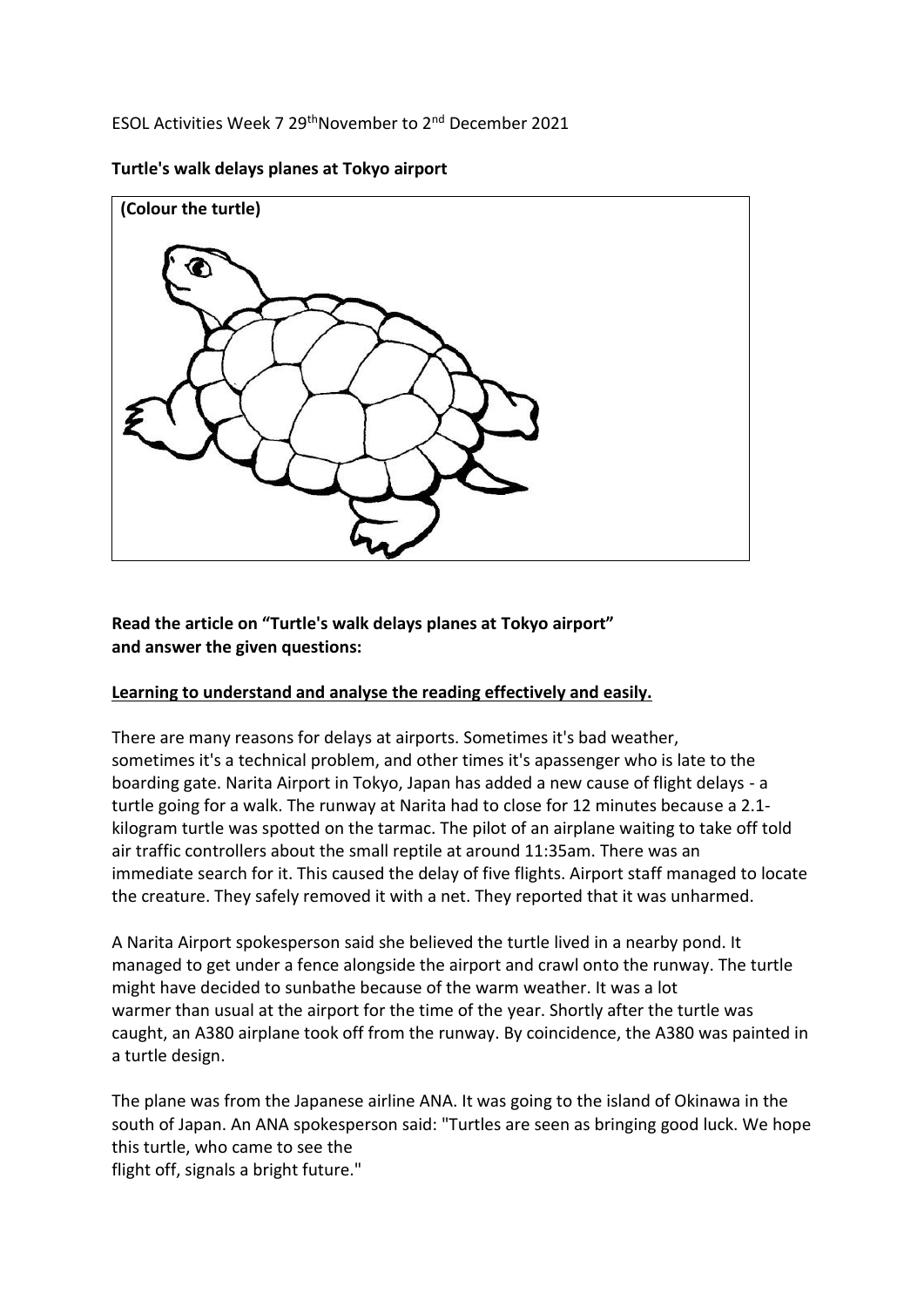### **True / False**

- 1) The article says there are a few things thatcause airport delays. T / F
- 2) A turtle on the tarmac shut a runway at aTokyo airport for 12 minutes. T  $/ F$
- 3) The turtle was spotted at 11:35 at night. T /F
- 4) The turtle caused the delay of five flights fromthe airport. T / F
- 5) The turtle had escaped from a cage in thebaggage area. T / F
- 6) The turtle may have wanted to sunbathe onthe runway. T / F
- 7) One of the delayed planes was painted in aturtle design. T / F
- 8) Turtles are seen as a sign of good luck. T / F

#### **Synonym Match**

(The words in **bold** are from the news article.)

| 1.           | neighbourhood  |
|--------------|----------------|
| reasons      | a.             |
| technical    | safe           |
| 2.           | b.             |
| spotted      | chance         |
| 3.           | $C_{1}$        |
| immediate    | mechanical     |
| 4.           | d.             |
| unharmed     | indicates      |
| 5.           | e.             |
| nearby       | f.             |
| 6.           | instant        |
| caught       | causes         |
| 7.           | g.             |
| coincidence  | representative |
| 8.           | h.             |
| spokesperson | i.             |
| 9.           | seen           |
| 10. signals  | j.<br>captured |
|              |                |
|              |                |